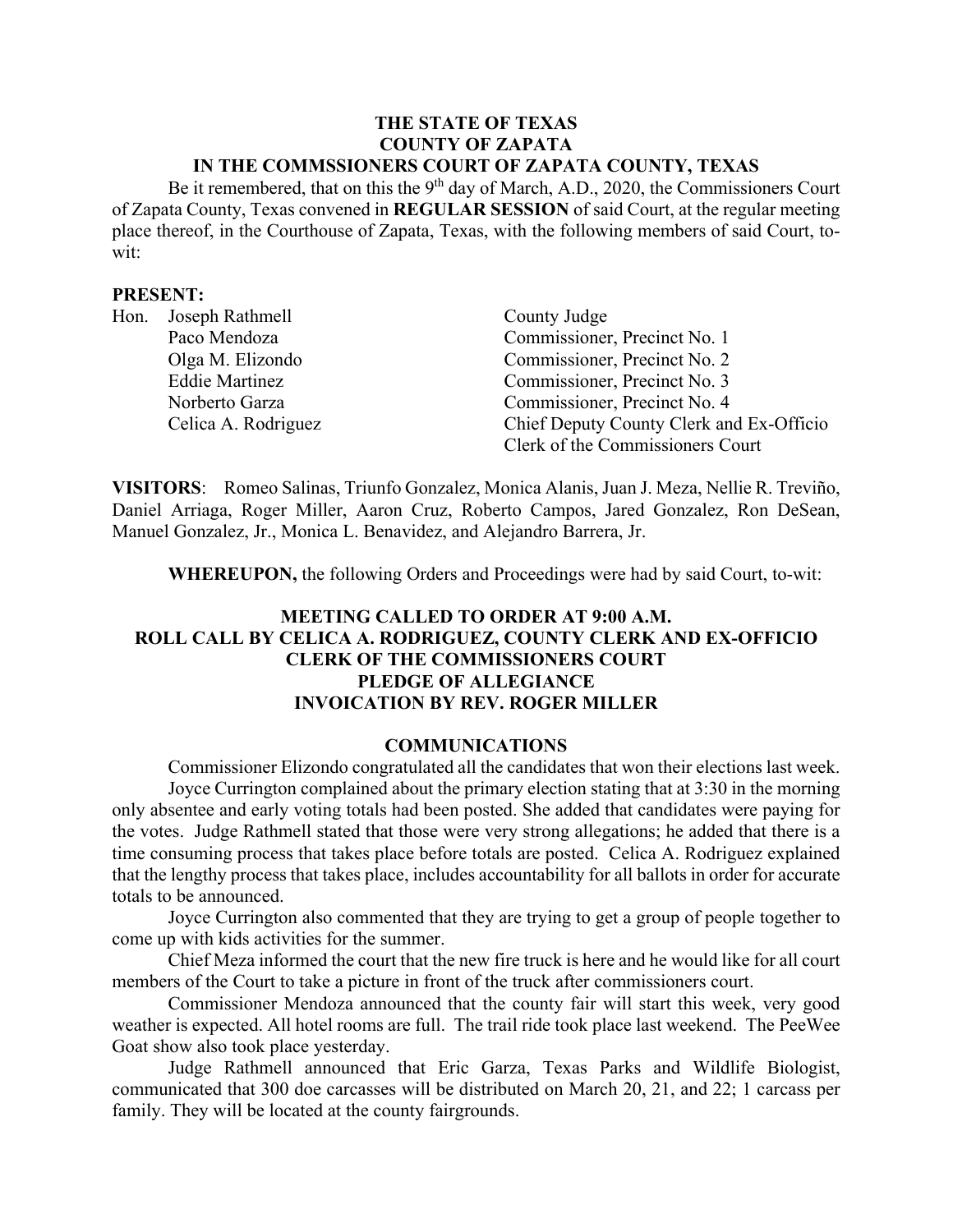#### **ORDER APPROVING INVOICES**

Motion was made by Commissioner Garza, seconded by Commissioner Mendoza, to approve invoices in the amount of \$990,683.23 as presented by Triunfo Gonzalez.

The above motion, being put to a vote, was approved by the affirmative vote of all members of the Court.

### **ORDER APPROVING TREASURER'S REPORT**

Motion was made by Commissioner Mendoza, seconded by Commissioner Elizondo, to approve Treasurer's Report as requested by Hon. Romeo Salinas, County Treasurer.

The above motion, being put to a vote, was approved by the affirmative vote of all members of the Court.

# **ORDER APPROVING CHECKS ISSUED**

Motion was made by Commissioner Martinez, seconded by Commissioner Garza, to approve checks issued in the amount of \$2,455,041.68 as requested by Hon. Romeo Salinas, County Treasurer.

The above motion, being put to a vote, was approved by the affirmative vote of all members of the Court.

## **TAX / ASSESSOR COLLECTOR'S REPORT**

Tax Assessor/Collector's office reported Hotel-Motel tax collections in the amount of \$25,928.49 for the month of February for year to date total of \$52,760.15. Tax collections at a rate of 78.12% for a total base tax collected of \$5,101.005.26.

#### **UPDATE ON HYDRO PRO WATER METER INSTALLATIONS**

Ralph Treviño reported that the water meter installation is going very well. Approximately 3400 meters have been replaced. About 204 were not replaced due to issues including broken valves. Another 100 are pending to be replaced.

# **REPORT FROM CITY OF LAREDO HEALTH DEPARTMENT REGARDING COVID-19 CASES**

Dr. Hector F. Gonzalez and Richard A. Chamberlain of the Laredo Health Department provided the court with information regarding the Corona Virus (COVID-19). They reported that there are currently 105,000 confirmed cases worldwide with the 89,000 cases in China, mostly in the Wuhan Province and 3,048 deaths. The United States has reported 91 confirmed cases that are mostly travel related or from the Diamond Princess Cruise Ship; 5 deaths from Washington State all from a nursing home and all elderly and/or patients with underlying medical conditions. No cases in the Laredo/Region (Jim Hogg, Duval and Zapata Counties) or in Texas at this time. COVID-19 will likely become the new strain, worldwide, over 80% have minimal symptoms. Will need to protect the vulnerable as for flu, particularly, elderly, those with underlying health conditions, pregnant women, those immunocompromised, children under 5 and those with special needs. For more information contact the Laredo Health Department at (956)795-4954.

## **ORDER APPROVING RENEWAL OF AGREEMENT BETWEEN FIRST FINANCIAL AND ZAPATA COUNTY**

Motion was made by Commissioner Garza, seconded by Commissioner Mendoza, to approve renewal of the agreement between First Financial and Zapata County as requested by Hon. Joe Rathmell, County Judge.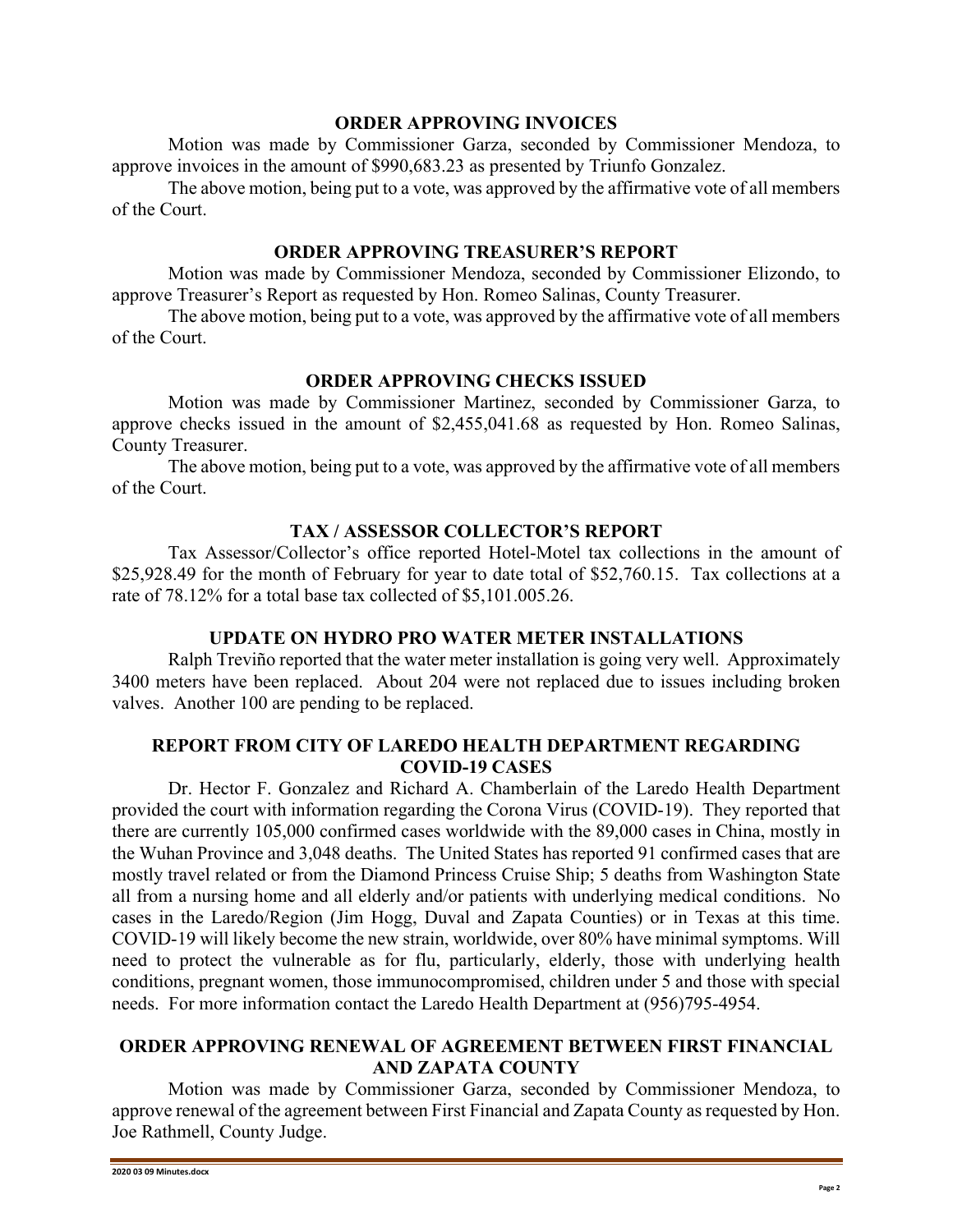The above motion, being put to a vote, was approved by the affirmative vote of all members of the Court.

# **ORDER APPROVING ISSUANCE OF REFUND CHECK TO TDA FOR TXCDBG CONTRACT NO. 7214095 PROJECT**

Motion was made by Commissioner Mendoza, seconded by Commissioner Martinez, to approve the issuance of a refund check to TDA in the amount of \$34,000 for the TxCDBG Contract No. 7214095 project as requested by Hon. Joe Rathmell, County Judge.

The above motion, being put to a vote, was approved by the affirmative vote of all members of the Court.

#### **ORDER TO TRANSFER \$15,000 FROM TOBACCO FUND TO MEDICAL FUND**

Motion was made by Commissioner Garza, seconded by Commissioner Mendoza, to approve to transfer \$15,000 from the Tobacco Fund (67-800-352) to Medical Fund (10-543-460) as requested by J.J. Meza, Fire Chief.

The above motion, being put to a vote, was approved by the affirmative vote of all members of the Court.

#### **ORDER APPROVING PAY INCREASE FOR LUIS C. GARZA**

Motion was made by Commissioner Mendoza, seconded by Commissioner Garza, to approve a pay increase for Luis C. Garza from \$11.98 per hour to \$13.78 per hour (slot # 21). Mr. Garza has met all TCEQ educational requirements and has achieved a Class C Water Operator License. Funds to come from 80-600-227 (License Stipends) as requested by Ralph Treviño, Water Plant Manager. For the record, Commissioner Garza is not related to Luis C. Garza, and Commissioner Mendoza encourages that all employees get the required TCEQ education.

The above motion, being put to a vote, was approved by the affirmative vote of all members of the Court.

## **ORDER APPROVING PURCHASE OF UNIFORMS FOR CONSTABLE ADRIAN LOPEZ, PCT. 4**

Motion was made by Commissioner Mendoza, seconded by Commissioner Martinez, to purchase uniforms for Adrian Lopez, Constable Pct. 4, for the amount of \$3,125.35, to be paid out of Constable Lopez' budget, except weapon, holster and magazine, as requested by Hon. Adrian Lopez, Constable Pct. 4.

The above motion, being put to a vote, was approved by the affirmative vote of all members of the Court.

## **ORDER APPROVING PAYMENT OF INVOICE FROM RO-GER CAR CARE FOR CAR REPAIRS TO CONSTABLE PCT. 4 VEHICLE**

Motion was made by Commissioner Martinez, seconded by Commissioner Garza, to approve payment of invoice from RO-GER Car Care in the amount of \$4,136.69 for repairs to Constable Pct. 4 vehicle, to be paid out of General Fund, as requested by Adrian Lopez, Constable Pct. 4.

The above motion, being put to a vote, was approved by the affirmative vote of all members of the Court.